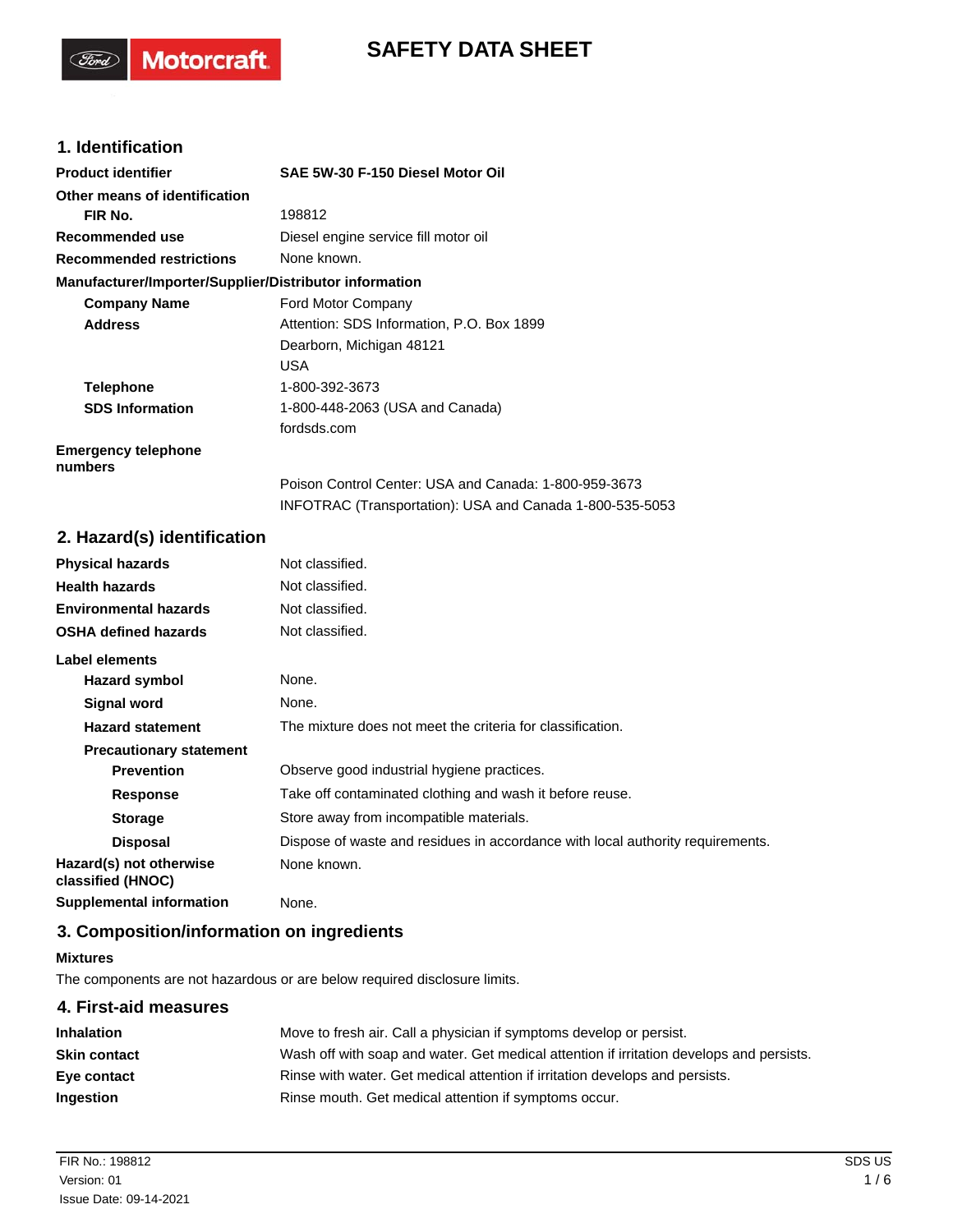| <b>Most important</b><br>symptoms/effects, acute and<br>delayed              | Direct contact with eyes may cause temporary irritation.                                                                                                                  |
|------------------------------------------------------------------------------|---------------------------------------------------------------------------------------------------------------------------------------------------------------------------|
| Indication of immediate<br>medical attention and special<br>treatment needed | Treat symptomatically.                                                                                                                                                    |
| <b>General information</b>                                                   | Ensure that medical personnel are aware of the material(s) involved, and take precautions to<br>protect themselves.                                                       |
| 5. Fire-fighting measures                                                    |                                                                                                                                                                           |
| Suitable extinguishing media                                                 | Water fog. Foam. Dry chemical powder. Carbon dioxide (CO2).                                                                                                               |
| Unsuitable extinguishing<br>media                                            | Do not use water jet as an extinguisher, as this will spread the fire.                                                                                                    |
| Specific hazards arising from<br>the chemical                                | During fire, gases hazardous to health may be formed. Upon decomposition, this product emits<br>carbon monoxide, carbon dioxide and/or low molecular weight hydrocarbons. |
| Special protective equipment<br>and precautions for firefighters             | Self-contained breathing apparatus and full protective clothing must be worn in case of fire.                                                                             |
| <b>Fire fighting</b><br>equipment/instructions                               | Move containers from fire area if you can do so without risk.                                                                                                             |
| <b>Specific methods</b>                                                      | Use standard firefighting procedures and consider the hazards of other involved materials.                                                                                |
| <b>General fire hazards</b>                                                  | No unusual fire or explosion hazards noted.                                                                                                                               |
| 6. Accidental release measures                                               |                                                                                                                                                                           |

| Personal precautions,<br>protective equipment and<br>emergency procedures | Avoid contact with eyes, skin, and clothing. Avoid breathing mist or vapor. Keep unnecessary<br>personnel away. For personal protection, see section 8 of the SDS.                                                                                |
|---------------------------------------------------------------------------|---------------------------------------------------------------------------------------------------------------------------------------------------------------------------------------------------------------------------------------------------|
| <b>Methods and materials for</b>                                          | The product is immiscible with water and will spread on the water surface.                                                                                                                                                                        |
| containment and cleaning up                                               | Large Spills: Stop the flow of material, if this is without risk. Dike the spilled material, where this is<br>possible. Absorb in vermiculite, dry sand or earth and place into containers. Following product<br>recovery, flush area with water. |
|                                                                           | Small Spills: Wipe up with absorbent material (e.g. cloth, fleece). Clean surface thoroughly to<br>remove residual contamination.                                                                                                                 |
|                                                                           | Never return spills to original containers for re-use. For waste disposal, see section 13 of the SDS.                                                                                                                                             |
| <b>Environmental precautions</b>                                          | Avoid discharge into drains, water courses or onto the ground.                                                                                                                                                                                    |
| 7. Handling and storage                                                   |                                                                                                                                                                                                                                                   |
| <b>Precautions for safe handling</b>                                      | Avoid contact with eyes, skin, and clothing. Avoid breathing mist or vapor. Avoid prolonged<br>exposure. Observe good industrial hygiene practices. For personal protection, see Section 8 of the<br>SDS.                                         |
| Conditions for safe storage,                                              | Store in tightly closed container. Store away from incompatible materials (see Section 10 of the                                                                                                                                                  |

**Conditions for safe storage, including any incompatibilities**

# **8. Exposure controls/personal protection**

SDS).

| <b>Occupational exposure limits</b><br>Not applicable. |                                                                                                                                                                                                                                                                                                                                            |  |
|--------------------------------------------------------|--------------------------------------------------------------------------------------------------------------------------------------------------------------------------------------------------------------------------------------------------------------------------------------------------------------------------------------------|--|
| <b>Biological limit values</b>                         | No biological exposure limits noted for the ingredient(s).                                                                                                                                                                                                                                                                                 |  |
| Appropriate engineering<br>controls                    | Use adequate ventilation to control airborne concentrations below the exposure limits/quidelines. If<br>user operations generate a vapor, dust and/or mist, use process enclosure, appropriate local<br>exhaust ventilation, or other engineering controls to control airborne levels below the<br>recommended exposure limits/quidelines. |  |
|                                                        | Individual protection measures, such as personal protective equipment                                                                                                                                                                                                                                                                      |  |
| <b>Eye/face protection</b>                             | Wear safety glasses with side shields (or goggles).                                                                                                                                                                                                                                                                                        |  |
| <b>Skin protection</b>                                 |                                                                                                                                                                                                                                                                                                                                            |  |
| <b>Hand protection</b>                                 | Suitable chemical protective gloves should be worn when the potential exists for skin exposure.<br>Nitrile gloves are recommended. The choice of an appropriate glove does not only depend on its<br>material but also on other quality features and is different from one producer to the other.                                          |  |
| Other                                                  | Wear appropriate chemical resistant clothing if applicable.                                                                                                                                                                                                                                                                                |  |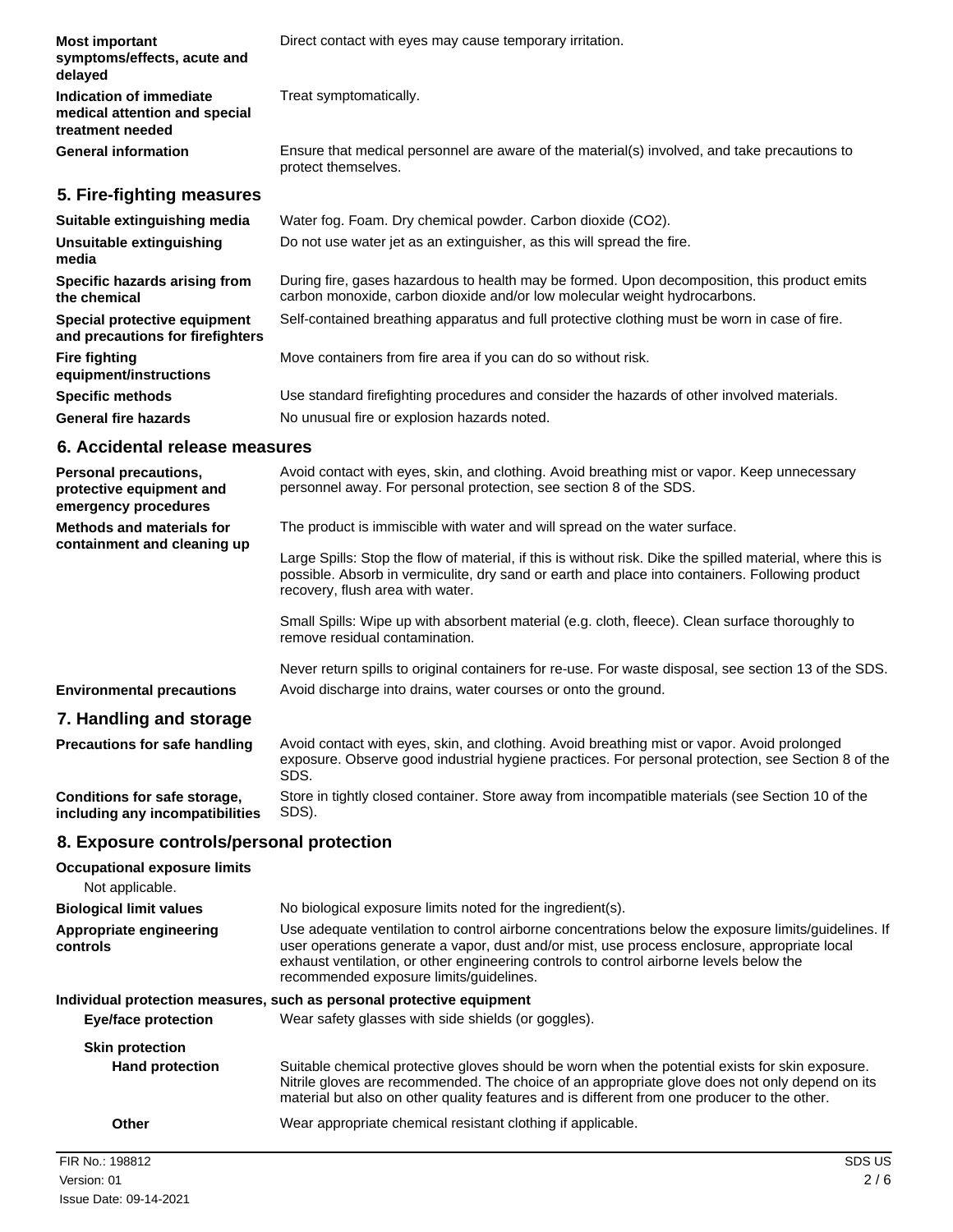| <b>Respiratory protection</b>     | If engineering controls do not maintain airborne concentrations to a level which is adequate to<br>protect worker health, an approved respirator must be worn. Respirator selection, use and<br>maintenance should be in accordance with the requirements of OSHA Respiratory Protection<br>Standard 29 CFR 1910.134 and/or Canadian Standard CSA Z94.4. |
|-----------------------------------|----------------------------------------------------------------------------------------------------------------------------------------------------------------------------------------------------------------------------------------------------------------------------------------------------------------------------------------------------------|
| <b>Thermal hazards</b>            | Wear appropriate thermal protective clothing, when necessary.                                                                                                                                                                                                                                                                                            |
| General hygiene<br>considerations | Always observe good personal hygiene measures, such as washing after handling the material<br>and before eating, drinking, and/or smoking. Routinely wash work clothing and protective<br>equipment to remove contaminants.                                                                                                                              |

## **9. Physical and chemical properties**

| Appearance                                        |                                               |  |
|---------------------------------------------------|-----------------------------------------------|--|
| <b>Physical state</b>                             | Liquid.                                       |  |
| <b>Form</b>                                       | Liquid.                                       |  |
| Color                                             | Amber.                                        |  |
| Odor                                              | <b>PETROLEUM</b>                              |  |
| <b>Odor threshold</b>                             | Not available.                                |  |
| рH                                                | Not available.                                |  |
| Melting point/freezing point                      | Not available.                                |  |
| Initial boiling point and boiling<br>range        | Not available.                                |  |
| <b>Flash point</b>                                | 392.0 °F (200.0 °C) Pensky-Martens Closed Cup |  |
| <b>Evaporation rate</b>                           | Not available.                                |  |
| <b>Flammability (solid, gas)</b>                  | Not applicable.                               |  |
| Upper/lower flammability or explosive limits      |                                               |  |
| Explosive limit - lower (%)                       | Not available.                                |  |
| Explosive limit - upper (%)                       | Not available.                                |  |
| Vapor pressure                                    | $<$ 1 mm Hg                                   |  |
| <b>Vapor density</b>                              | $> 1$ (Air=1)                                 |  |
| <b>Relative density</b>                           | $0.853$ (Water=1)                             |  |
| <b>Relative density temperature</b>               | 60.08 °F (15.6 °C)                            |  |
| Solubility(ies)                                   |                                               |  |
| Solubility (water)                                | Negligible                                    |  |
| <b>Partition coefficient</b><br>(n-octanol/water) | Not available.                                |  |
| <b>Auto-ignition temperature</b>                  | Not available.                                |  |
| <b>Decomposition temperature</b>                  | Not available.                                |  |
| <b>Viscosity</b>                                  | 56.6 cSt                                      |  |
| <b>Viscosity temperature</b>                      | 104 °F (40 °C)                                |  |
| <b>Other information</b>                          |                                               |  |
| <b>Bulk density</b>                               | $7.1$ lb/gal                                  |  |
| 10. Stability and reactivity                      |                                               |  |

# **Reactivity** The product is stable and non-reactive under normal conditions of use, storage and transport.

| <b>Chemical stability</b>                  | Material is stable under normal conditions.                                                                         |
|--------------------------------------------|---------------------------------------------------------------------------------------------------------------------|
| Possibility of hazardous<br>reactions      | No dangerous reaction known under conditions of normal use.                                                         |
| <b>Conditions to avoid</b>                 | Contact with incompatible materials.                                                                                |
| Incompatible materials                     | Strong oxidizing agents.                                                                                            |
| <b>Hazardous decomposition</b><br>products | Upon decomposition, this product emits carbon monoxide, carbon dioxide and/or low molecular<br>weight hydrocarbons. |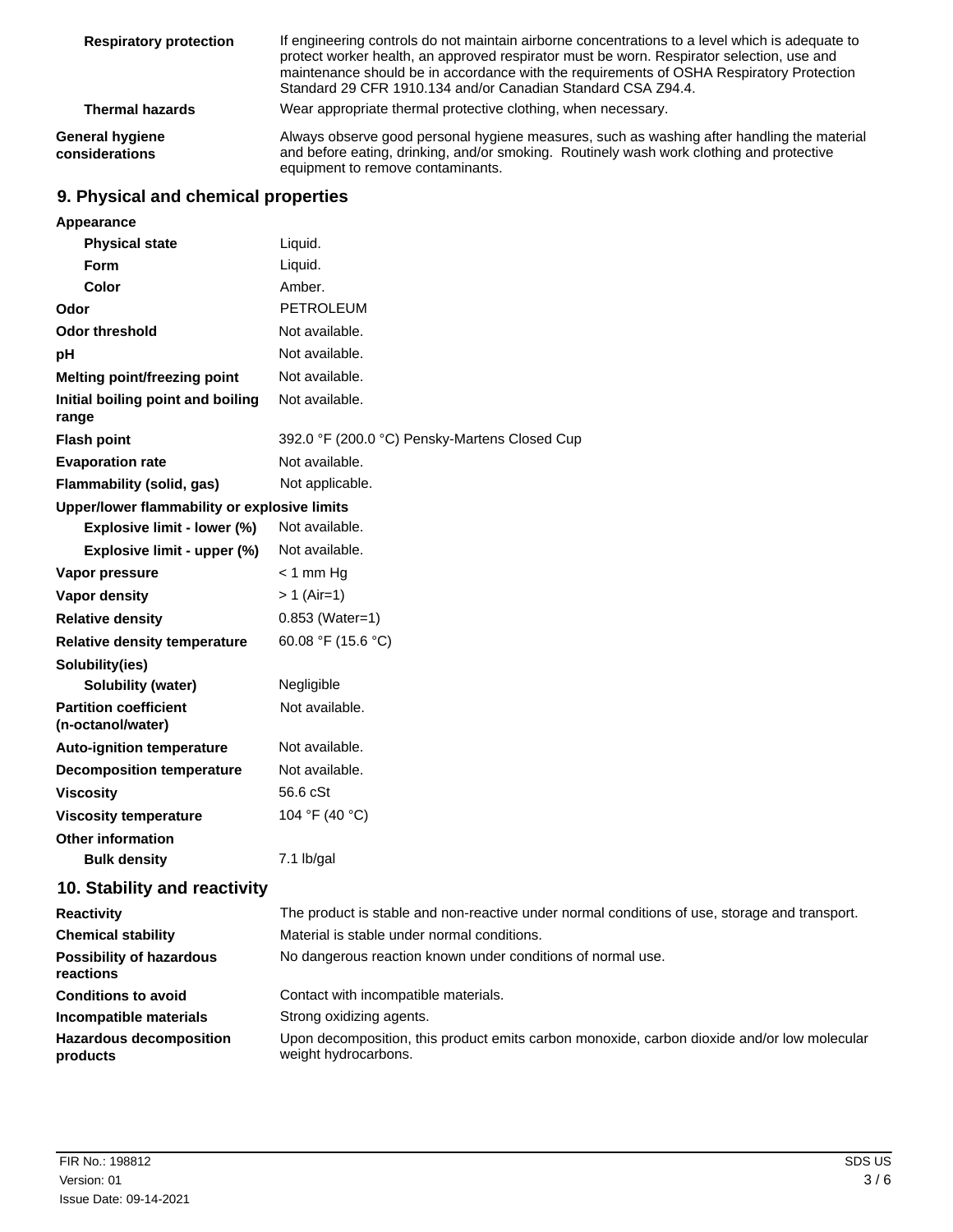# **11. Toxicological information**

## **Information on likely routes of exposure**

| <b>Inhalation</b>                                                                  | Based on available data, the classification criteria are not met. Prolonged inhalation may be<br>harmful.                                                                                                                                                                                                   |
|------------------------------------------------------------------------------------|-------------------------------------------------------------------------------------------------------------------------------------------------------------------------------------------------------------------------------------------------------------------------------------------------------------|
| <b>Skin contact</b>                                                                | Based on available data, the classification criteria are not met.                                                                                                                                                                                                                                           |
| Eye contact                                                                        | Based on available data, the classification criteria are not met.                                                                                                                                                                                                                                           |
| Ingestion                                                                          | Based on available data, the classification criteria are not met.                                                                                                                                                                                                                                           |
| Symptoms related to the<br>physical, chemical and<br>toxicological characteristics | Direct contact with eyes may cause temporary irritation.                                                                                                                                                                                                                                                    |
| Information on toxicological effects                                               |                                                                                                                                                                                                                                                                                                             |
| <b>Acute toxicity</b>                                                              | Not expected to be hazardous by OSHA criteria.                                                                                                                                                                                                                                                              |
| <b>Skin corrosion/irritation</b>                                                   | Prolonged skin contact may cause temporary irritation.                                                                                                                                                                                                                                                      |
| Serious eye damage/eye<br>irritation                                               | Direct contact with eyes may cause temporary irritation.                                                                                                                                                                                                                                                    |
| Respiratory or skin sensitization                                                  |                                                                                                                                                                                                                                                                                                             |
| <b>Respiratory sensitization</b>                                                   | Not a respiratory sensitizer.                                                                                                                                                                                                                                                                               |
| <b>Skin sensitization</b>                                                          | This product is not expected to cause skin sensitization.                                                                                                                                                                                                                                                   |
| Germ cell mutagenicity                                                             | No data available to indicate product or any components present at greater than 0.1% are<br>mutagenic or genotoxic.                                                                                                                                                                                         |
| Carcinogenicity                                                                    | Not classifiable as to carcinogenicity to humans. Base oil severely refined: Not carcinogenic in<br>animal studies. Representative material passes IP-346, Modified Ames test, and/or other<br>screening tests. Continuous long term contact with used motor oil has caused skin cancer in<br>animal tests. |
|                                                                                    | IARC Monographs. Overall Evaluation of Carcinogenicity                                                                                                                                                                                                                                                      |
| Not listed.<br>Not listed.                                                         | OSHA Specifically Regulated Substances (29 CFR 1910.1001-1053)                                                                                                                                                                                                                                              |
| <b>Reproductive toxicity</b>                                                       | This product is not expected to cause reproductive or developmental effects.                                                                                                                                                                                                                                |
| Specific target organ toxicity -<br>single exposure                                | Not classified.                                                                                                                                                                                                                                                                                             |
| Specific target organ toxicity -<br>repeated exposure                              | Not classified.                                                                                                                                                                                                                                                                                             |
| <b>Aspiration hazard</b>                                                           | Not an aspiration hazard.                                                                                                                                                                                                                                                                                   |
| <b>Chronic effects</b>                                                             | Prolonged inhalation may be harmful.                                                                                                                                                                                                                                                                        |
| 12. Ecological information                                                         |                                                                                                                                                                                                                                                                                                             |
| <b>Ecotoxicity</b>                                                                 | The product is not classified as environmentally hazardous. However, this does not exclude the<br>possibility that large or frequent spills can have a harmful or damaging effect on the environment.                                                                                                       |
| <b>Persistence and degradability</b>                                               | No data is available on the degradability of any ingredients in the mixture.                                                                                                                                                                                                                                |
| <b>Bioaccumulative potential</b>                                                   | No data available.                                                                                                                                                                                                                                                                                          |
| <b>Mobility in soil</b>                                                            | No data available.                                                                                                                                                                                                                                                                                          |
| Other adverse effects                                                              | No other adverse environmental effects (e.g. ozone depletion, photochemical ozone creation<br>potential, endocrine disruption, global warming potential) are expected from this component.                                                                                                                  |
| 13. Disposal considerations                                                        |                                                                                                                                                                                                                                                                                                             |
| <b>Disposal instructions</b>                                                       | Collect and reclaim or dispose in sealed containers at licensed waste disposal site. Don't pollute.<br>Conserve resources. Return used oil to collection centers.                                                                                                                                           |
| <b>Local disposal regulations</b>                                                  | Dispose in accordance with all applicable regulations.                                                                                                                                                                                                                                                      |
| Hazardous waste code                                                               | The waste code should be assigned in discussion between the user, the producer and the waste<br>disposal company.                                                                                                                                                                                           |
| Waste from residues / unused<br>products                                           | Dispose of in accordance with local regulations. Empty containers or liners may retain some<br>product residues. This material and its container must be disposed of in a safe manner (see:<br>Disposal instructions).                                                                                      |
| FIR No.: 198812                                                                    | SDS US                                                                                                                                                                                                                                                                                                      |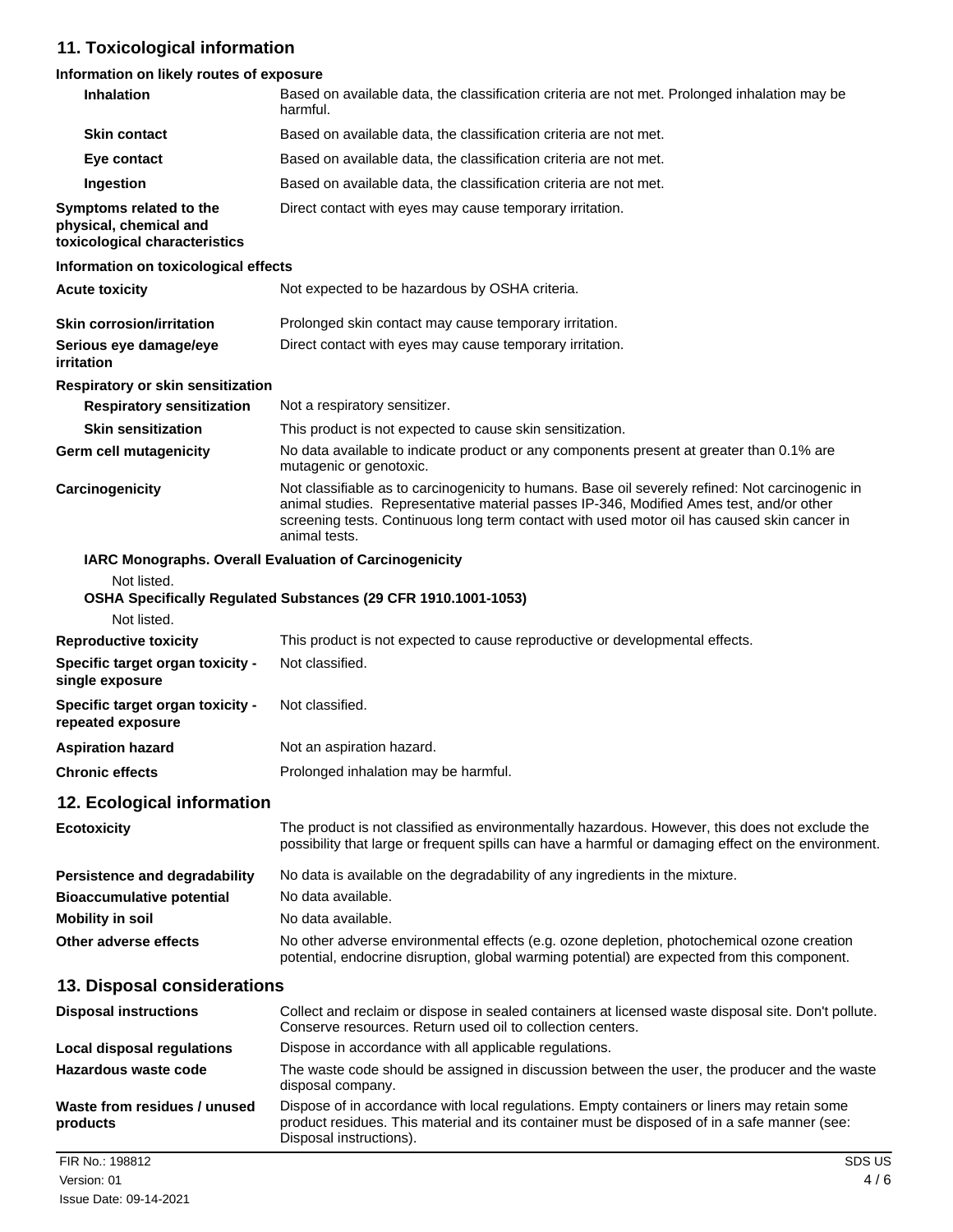Since emptied containers may retain product residue, follow label warnings even after container is emptied. Empty containers should be taken to an approved waste handling site for recycling or disposal.

## **14. Transport information**

#### **DOT**

Not regulated as dangerous goods.

#### **IATA**

Not regulated as dangerous goods.

#### **IMDG**

Not regulated as dangerous goods.

#### **Transport in bulk according to** Not established. **Annex II of MARPOL 73/78 and**

**the IBC Code**

### **15. Regulatory information**

#### **US federal regulations**

This product is not known to be a "Hazardous Chemical" as defined by the OSHA Hazard Communication Standard, 29 CFR 1910.1200.

Listed.

#### **Toxic Substances Control Act (TSCA)**

| TSCA Section 12(b) Export Notification (40 CFR 707, Subpt. D) |  |
|---------------------------------------------------------------|--|
|---------------------------------------------------------------|--|

Not regulated.

#### **CERCLA Hazardous Substance List (40 CFR 302.4)**

Zinc O,O,O',O'-tetrakis(1,3-dimethylbutyl) bis(phosphorodithioate) (CAS 2215-35-2)

**SARA 304 Emergency release notification**

Not regulated.

**OSHA Specifically Regulated Substances (29 CFR 1910.1001-1053)**

Not listed.

#### **Superfund Amendments and Reauthorization Act of 1986 (SARA)**

#### **SARA 302 Extremely hazardous substance**

Not listed.

# **SARA 311/312 Hazardous** No

**chemical**

#### **SARA 313 (TRI reporting)**

| <b>Chemical name</b>                       | <b>CAS</b> number | % by wt.    |  |
|--------------------------------------------|-------------------|-------------|--|
| Zinc O,O,O',O'-tetrakis(1,3-dimethylbutyl) | 2215-35-2         | $0.2 - 5.2$ |  |
| bis(phosphorodithioate)                    |                   |             |  |

#### **Other federal regulations**

#### **Clean Air Act (CAA) Section 112 Hazardous Air Pollutants (HAPs) List**

Not regulated.

#### **Clean Air Act (CAA) Section 112(r) Accidental Release Prevention (40 CFR 68.130)**

Not regulated.

**Safe Drinking Water Act** Not regulated. **(SDWA)**

#### **US state regulations**

#### **California Proposition 65**

California Safe Drinking Water and Toxic Enforcement Act of 1986 (Proposition 65): This material is not known to contain any chemicals currently listed as carcinogens or reproductive toxins. For more information go to www.P65Warnings.ca.gov.

#### **International Inventories**

All components are listed or are exempt from listing on the Toxic Substances Control Act Inventory.

## **16. Other information, including date of preparation or last revision**

| <b>Issue date</b> | 09-14-2021 |
|-------------------|------------|
| <b>Version</b>    | 01         |